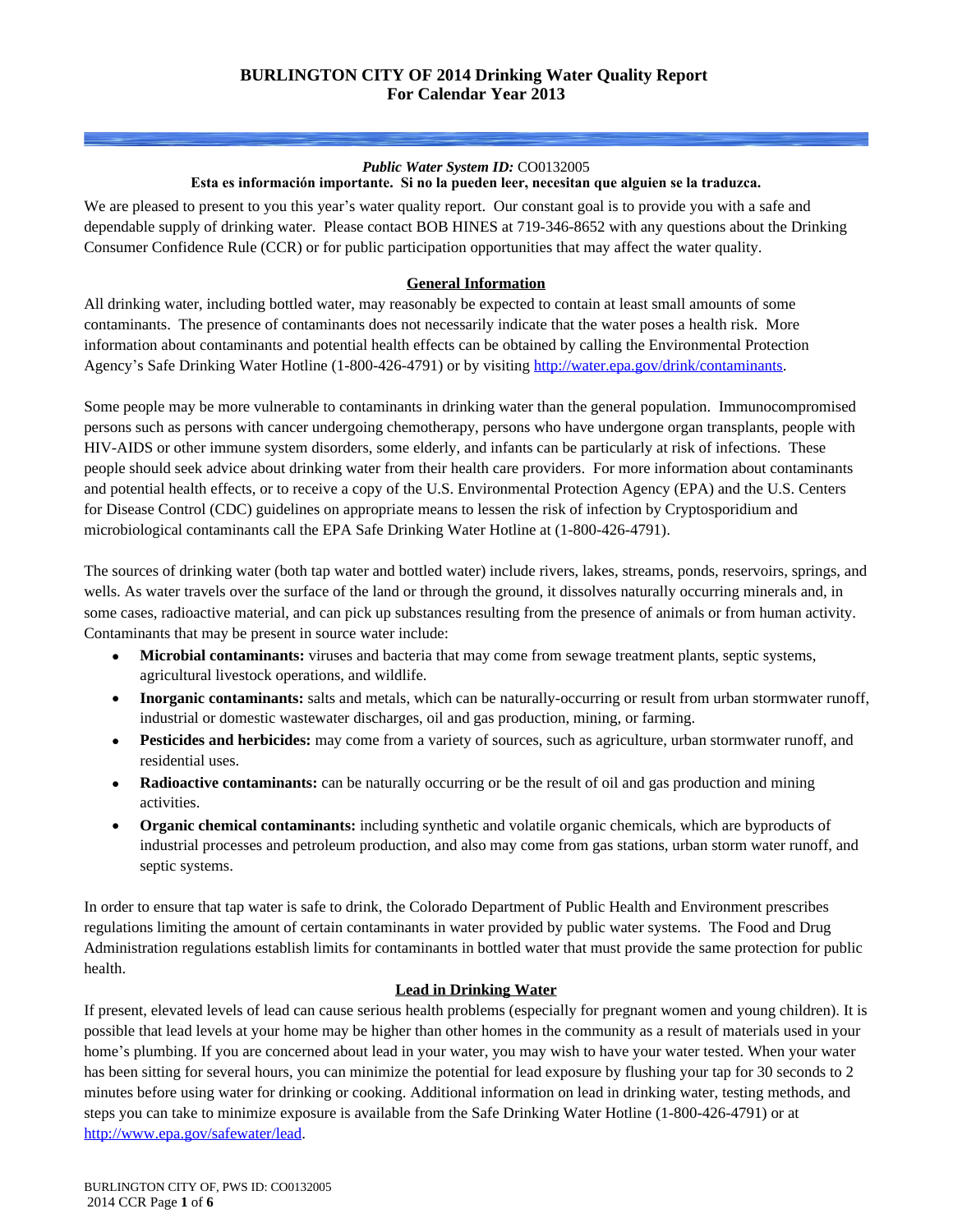#### **Source Water Assessment and Protection (SWAP)**

The Colorado Department of Public Health and Environment has provided us with a Source Water Assessment Report for our water supply. For general information or to obtain a copy of the report please visit<http://wqcdcompliance.com/ccr>. The report is located under "Source Water Assessment Reports", and then "Assessment Report by County". Select KIT CARSON County and find 132005; BURLINGTON CITY OF or by contacting BOB CHURCHWELL at 719-346-8652. The Source Water Assessment Report provides a screening-level evaluation of potential contamination that *could* occur. It *does not* mean that the contamination *has or will* occur. We can use this information to evaluate the need to improve our current water treatment capabilities and prepare for future contamination threats. This can help us ensure that quality finished water is delivered to your homes. In addition, the source water assessment results provide a starting point for developing a source water protection plan. Potential sources of contamination in our source water area are listed on the next page.

Please contact us to learn more about what you can do to help protect your drinking water sources, any questions about the Drinking Water Consumer Confidence Report, to learn more about our system, or to attend scheduled public meetings. We want you, our valued customers, to be informed about the services we provide and the quality water we deliver to you every day.

| <b>Source</b>        | <b>Source Type</b> | <b>Water Type</b> | <b>Potential Source(s) of</b><br><b>Contamination</b>                                                                   |
|----------------------|--------------------|-------------------|-------------------------------------------------------------------------------------------------------------------------|
| WELL NO 1            | <b>WL</b>          | <b>GW</b>         | Above ground, underground and<br>leaking storage tank sites, another<br>is agriculture products applied to<br>the land. |
| WELL NO 11 RUDI WELL | <b>WL</b>          | <b>GW</b>         |                                                                                                                         |
| WELL NO <sub>2</sub> | WL                 | $\rm GW$          |                                                                                                                         |
| WELL NO 5            | <b>WL</b>          | <b>GW</b>         |                                                                                                                         |
| WELL NO 7            | <b>WL</b>          | <b>GW</b>         |                                                                                                                         |
| WELL NO 8            | WL                 | GW                |                                                                                                                         |
| WELL NO 9            | WL                 | $\rm GW$          |                                                                                                                         |
| WELL NO 10 CEMETARY  | WL                 | $\rm GW$          |                                                                                                                         |
| WELL NO 4            | WL                 | $\rm GW$          |                                                                                                                         |

### **Our Water Sources**

### **Terms and Abbreviations**

- **Maximum Contaminant Level (MCL)** − The highest level of a contaminant allowed in drinking water.
- **Treatment Technique (TT)** − A required process intended to reduce the level of a contaminant in drinking water.
- **Action Level (AL)** − The concentration of a contaminant which, if exceeded, triggers treatment and other regulatory requirements.
- **Maximum Residual Disinfectant Level (MRDL)** − The highest level of a disinfectant allowed in drinking water. There is convincing evidence that addition of a disinfectant is necessary for control of microbial contaminants.
- **Maximum Contaminant Level Goal (MCLG)** − The level of a contaminant in drinking water below which there is no known or expected risk to health. MCLGs allow for a margin of safety.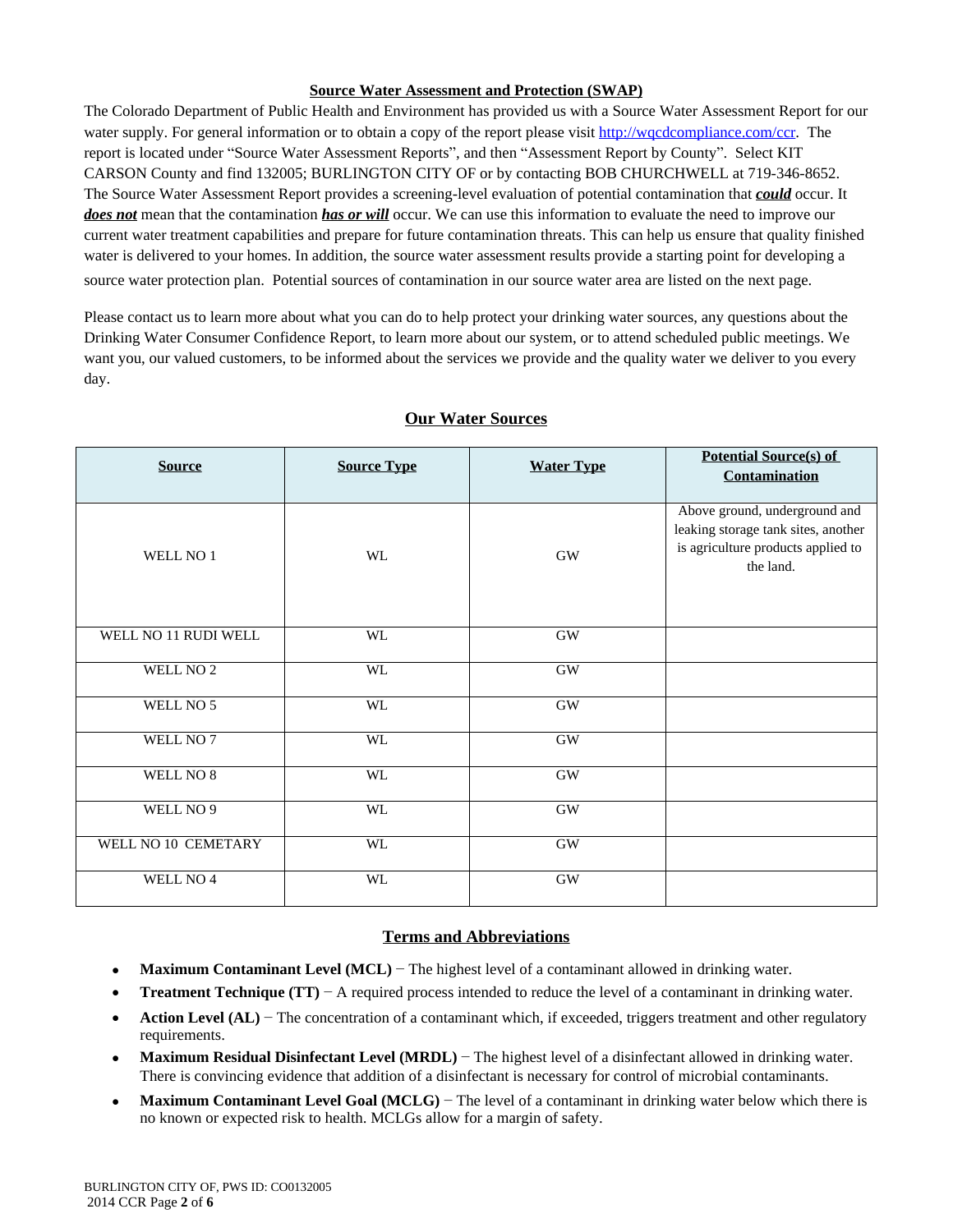- **Maximum Residual Disinfectant Level Goal (MRDLG)** − The level of a drinking water disinfectant, below which there is no known or expected risk to health. MRDLGs do not reflect the benefits of the use of disinfectants to control microbial contaminants.
- **Violation (No Abbreviation)** − Failure to meet a Colorado Primary Drinking Water Regulation.
- **Formal Enforcement Action (No Abbreviation)** − Escalated action taken by the State (due to the risk to public health, or number or severity of violations) to bring a non-compliant water system back into compliance.
- **Variance and Exemptions (V/E)** − Department permission not to meet a MCL or treatment technique under certain conditions.
- **Gross Alpha (No Abbreviation)** − Gross alpha particle activity compliance value. It includes radium-226, but excludes radon 222, and uranium.
- **Picocuries per liter (pCi/L)** − Measure of the radioactivity in water.
- **Nephelometric Turbidity Unit (NTU)** − Measure of the clarity or cloudiness of water. Turbidity in excess of 5 NTU is just noticeable to the typical person.
- **Compliance Value (No Abbreviation)** Single or calculated value used to determine if regulatory contaminant level (e.g. MCL) is met. Examples of calculated values are the 90<sup>th</sup> Percentile, Running Annual Average (RAA) and Locational Running Annual Average (LRAA).
- **Average (x-bar)** − Typical value.
- **Range (R)**  $-$  Lowest value to the highest value.
- Sample Size (n) − Number or count of values (i.e. number of water samples collected).
- **Parts per million = Milligrams per liter (ppm = mg/L)** − One part per million corresponds to one minute in two years or a single penny in \$10,000.
- **Parts per billion = Micrograms per liter (ppb = ug/L)** − One part per billion corresponds to one minute in 2,000 years, or a single penny in \$10,000,000.
- **Parts per trillion = Nanograms per liter (ppt = ng/L)** − One part per trillion corresponds to one minute in 2,000,000 years, or a single penny in \$10,000,000,000.
- **Parts per quadrillion = Picograms per liter (ppq = pg/L)** − One part per quadrillion corresponds to one minute in 2,000,000,000 years or one penny in \$10,000,000,000,000.
- **Not Applicable**  $(N/A)$  Does not apply or not available.

## **Detected Contaminants**

BURLINGTON CITY OF routinely monitors for contaminants in your drinking water according to Federal and State laws. The following table(s) show all detections found in the period of January 1 to December 31, 2013 unless otherwise noted. The State of Colorado requires us to monitor for certain contaminants less than once per year because the concentrations of these contaminants are not expected to vary significantly from year to year, or the system is not considered vulnerable to this type of contamination. Therefore, some of our data, though representative, may be more than one year old. Violations and Formal Enforcement Actions, if any, are reported in the next section of this report.

**Note:** Only detected contaminants sampled within the last 5 years appear in this report. If no tables appear in this section then no contaminants were detected in the last round of monitoring.

| <b>Lead and Copper Sampled in the Distribution System</b> |             |                  |               |                |                  |               |                  |                           |  |  |
|-----------------------------------------------------------|-------------|------------------|---------------|----------------|------------------|---------------|------------------|---------------------------|--|--|
| Contaminant                                               | <b>Time</b> | 90 <sup>th</sup> | <b>Sample</b> | Unit of        | 90 <sup>th</sup> | <b>Sample</b> | 90 <sup>th</sup> | <b>Typical Sources</b>    |  |  |
| <b>Name</b>                                               | Period      | Percentile       | <b>Size</b>   | <b>Measure</b> | Percentile       | <b>Sites</b>  | Percentile       |                           |  |  |
|                                                           |             |                  |               |                | AL               | Above         | <b>AL Excee</b>  |                           |  |  |
|                                                           |             |                  |               |                |                  | AL            | dance            |                           |  |  |
|                                                           |             |                  |               |                |                  |               |                  |                           |  |  |
| Copper                                                    | 08/14/2013  | 0.21             | 20            | ppm            | 1.3              |               | No               | Corrosion of household    |  |  |
|                                                           | to          |                  |               |                |                  |               |                  | plumbing systems; Erosion |  |  |
|                                                           | 08/28/2013  |                  |               |                |                  |               |                  | of natural deposits       |  |  |
|                                                           |             |                  |               |                |                  |               |                  |                           |  |  |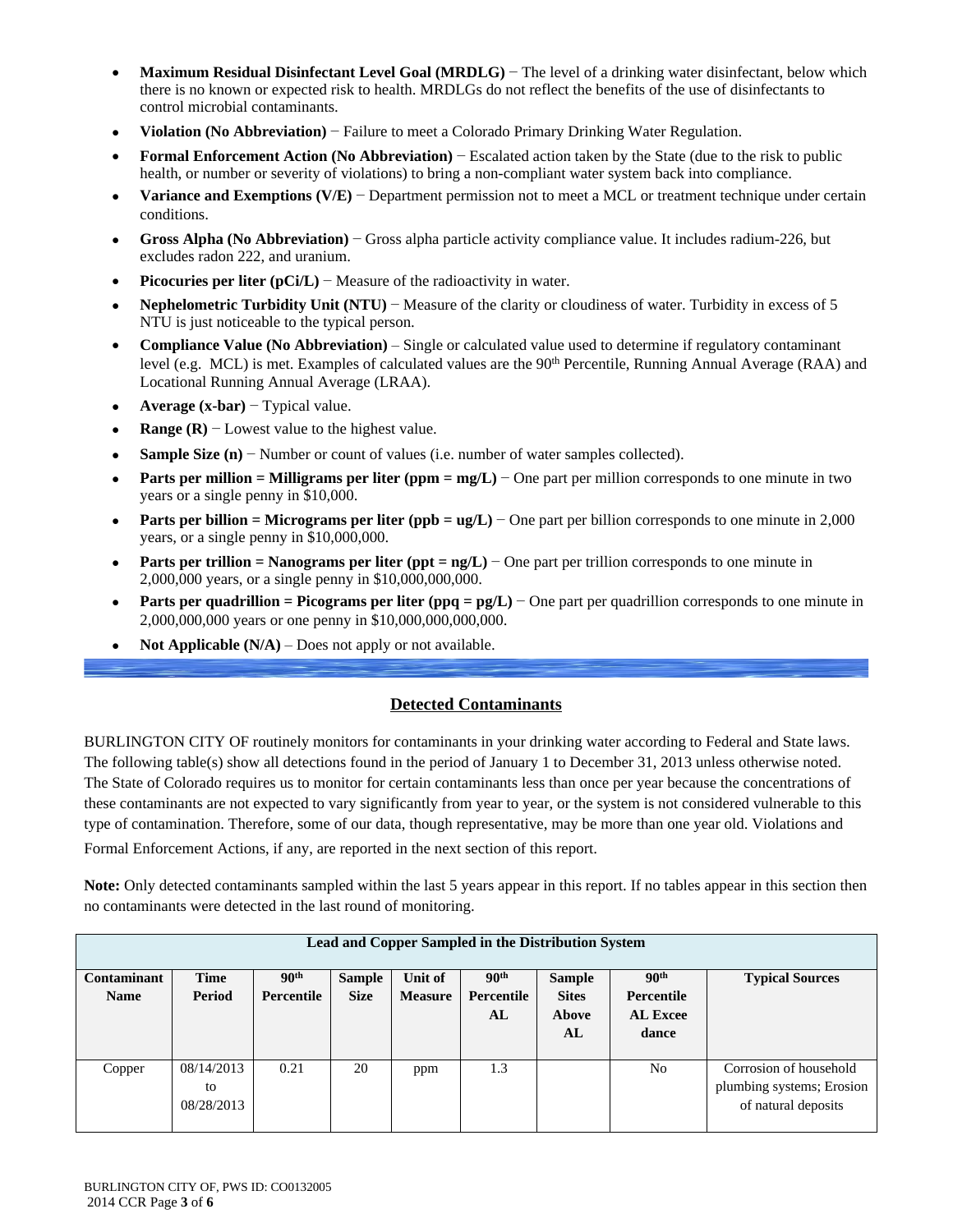| Lead and Copper Sampled in the Distribution System |             |                  |               |                |                  |               |                  |                           |  |  |
|----------------------------------------------------|-------------|------------------|---------------|----------------|------------------|---------------|------------------|---------------------------|--|--|
| Contaminant                                        | <b>Time</b> | 90 <sup>th</sup> | <b>Sample</b> | Unit of        | 90 <sup>th</sup> | <b>Sample</b> | 90 <sup>th</sup> | <b>Typical Sources</b>    |  |  |
| <b>Name</b>                                        | Period      | Percentile       | <b>Size</b>   | <b>Measure</b> | Percentile       | <b>Sites</b>  | Percentile       |                           |  |  |
|                                                    |             |                  |               |                | AL               | Above         | <b>AL Excee</b>  |                           |  |  |
|                                                    |             |                  |               |                |                  | AL            | dance            |                           |  |  |
|                                                    |             |                  |               |                |                  |               |                  |                           |  |  |
| Lead                                               | 08/14/2013  | 1.8              | 20            | ppb            | 15               |               | No               | Corrosion of household    |  |  |
|                                                    | to          |                  |               |                |                  |               |                  | plumbing systems; Erosion |  |  |
|                                                    | 08/28/2013  |                  |               |                |                  |               |                  | of natural deposits       |  |  |
|                                                    |             |                  |               |                |                  |               |                  |                           |  |  |

| Disinfection Byproducts Sampled in the Distribution System |      |         |                          |                              |                           |            |             |                                              |                                |                                                |
|------------------------------------------------------------|------|---------|--------------------------|------------------------------|---------------------------|------------|-------------|----------------------------------------------|--------------------------------|------------------------------------------------|
| <b>Name</b>                                                | Year | Average | Range<br>$Low -$<br>High | <b>Sample</b><br><b>Size</b> | Unit of<br><b>Measure</b> | <b>MCL</b> | <b>MCLG</b> | <b>Highest</b><br>Compliance<br><b>Value</b> | <b>MCL</b><br><b>Violation</b> | <b>Typical</b><br><b>Sources</b>               |
| <b>Total Haloacetic</b><br>Acids (HAA5)                    | 2013 | 1.4     | $1.4 \text{ to}$<br>1.4  | 1                            | ppb                       | 60         | N/A         |                                              | No.                            | Byproduct of<br>drinking water<br>disinfection |
| Total<br>Trihalomethanes<br>(TTHM)                         | 2013 | 6.4     | $6.4$ to<br>6.4          | 1                            | ppb                       | 80         | N/A         |                                              | N <sub>0</sub>                 | Byproduct of<br>drinking water<br>disinfection |

| Radionuclides Sampled at the Entry Point to the Distribution System |      |         |                          |                              |                           |            |             |                                |                                |  |  |
|---------------------------------------------------------------------|------|---------|--------------------------|------------------------------|---------------------------|------------|-------------|--------------------------------|--------------------------------|--|--|
| Contaminant<br><b>Name</b>                                          | Year | Average | Range<br>$Low -$<br>High | <b>Sample</b><br><b>Size</b> | Unit of<br><b>Measure</b> | <b>MCL</b> | <b>MCLG</b> | <b>MCL</b><br><b>Violation</b> | <b>Typical Sources</b>         |  |  |
| Gross Alpha                                                         | 2012 | 5.07    | 1.96 to 9.62             | 9                            | pCi/L                     | 15         | $\Omega$    | N <sub>0</sub>                 | Erosion of natural<br>deposits |  |  |
| <b>Combined Radium</b>                                              | 2012 | 0.88    | $0.4 \text{ to } 1.4$    | 9                            | pCi/L                     | 5          | $\theta$    | N <sub>0</sub>                 | Erosion of natural<br>deposits |  |  |
| Combined<br>Uranium                                                 | 2012 | 12      | $10$ to $14$             | 9                            | ppb                       | 30         | $\Omega$    | No                             | Erosion of natural<br>deposits |  |  |

|                            | <b>Inorganic Contaminants Sampled at the Entry Point to the Distribution System</b> |         |                                |                              |                           |            |             |                                |                                                                                                                 |  |  |
|----------------------------|-------------------------------------------------------------------------------------|---------|--------------------------------|------------------------------|---------------------------|------------|-------------|--------------------------------|-----------------------------------------------------------------------------------------------------------------|--|--|
| Contaminant<br><b>Name</b> | Year                                                                                | Average | Range<br>$_{\rm Low-}$<br>High | <b>Sample</b><br><b>Size</b> | Unit of<br><b>Measure</b> | <b>MCL</b> | <b>MCLG</b> | <b>MCL</b><br><b>Violation</b> | <b>Typical Sources</b>                                                                                          |  |  |
| Antimony                   | 2013                                                                                | 0.17    | 0 to 1.5                       | 9                            | ppb                       | 6          | 6           | No                             | Discharge from petroleum<br>refineries; fire retardants;<br>ceramics; electronics; solder                       |  |  |
| Arsenic                    | 2013                                                                                | 4.84    | 3.7 <sub>to</sub><br>5.9       | 9                            | ppb                       | 10         | $\Omega$    | No                             | Erosion of natural deposits;<br>runoff from orchards; runoff<br>from glass and electronics<br>production wastes |  |  |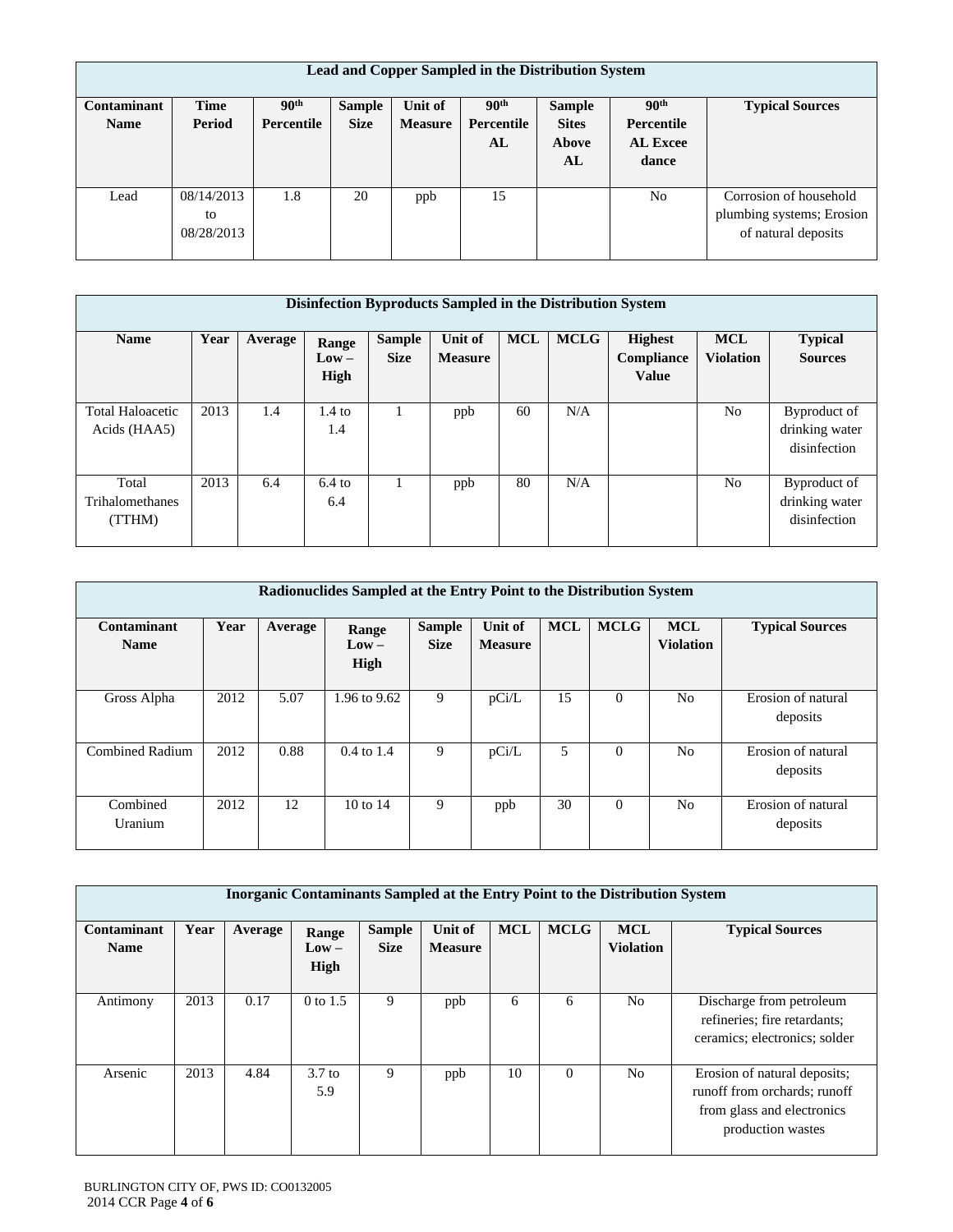|                                   | Inorganic Contaminants Sampled at the Entry Point to the Distribution System                                                                                                                                                                                                                                                                                                                                                                                                                                            |                   |                          |                              |                           |                |                |                                |                                                                                                                                    |  |
|-----------------------------------|-------------------------------------------------------------------------------------------------------------------------------------------------------------------------------------------------------------------------------------------------------------------------------------------------------------------------------------------------------------------------------------------------------------------------------------------------------------------------------------------------------------------------|-------------------|--------------------------|------------------------------|---------------------------|----------------|----------------|--------------------------------|------------------------------------------------------------------------------------------------------------------------------------|--|
| <b>Contaminant</b><br><b>Name</b> | Year                                                                                                                                                                                                                                                                                                                                                                                                                                                                                                                    | Average           | Range<br>$Low -$<br>High | <b>Sample</b><br><b>Size</b> | Unit of<br><b>Measure</b> | <b>MCL</b>     | <b>MCLG</b>    | <b>MCL</b><br><b>Violation</b> | <b>Typical Sources</b>                                                                                                             |  |
| Barium                            | $\overline{2013}$                                                                                                                                                                                                                                                                                                                                                                                                                                                                                                       | 0.17              | $0.13$ to<br>0.21        | 9                            | ppm                       | $\overline{c}$ | $\overline{2}$ | No                             | Discharge of drilling wastes;<br>discharge from metal refineries;<br>erosion of natural deposits                                   |  |
| Fluoride                          | 2013                                                                                                                                                                                                                                                                                                                                                                                                                                                                                                                    | 1.19              | $1.1$ to<br>1.4          | 9                            | ppm                       | $\overline{4}$ | $\overline{4}$ | N <sub>o</sub>                 | Erosion of natural deposits; water<br>additive which promotes strong<br>teeth; discharge from fertilizer<br>and aluminum factories |  |
| Mercury                           | 2013                                                                                                                                                                                                                                                                                                                                                                                                                                                                                                                    | 0.01              | $0$ to $0.1$             | 9                            | ppb                       | $\overline{2}$ | $\overline{2}$ | No                             | Erosion of natural deposits;<br>discharge from refineries and<br>factories; runoff from landfills;<br>runoff from cropland         |  |
| Nitrate                           | 2013                                                                                                                                                                                                                                                                                                                                                                                                                                                                                                                    | 7.85              | $2.3$ to<br>10.4         | 22                           | ppm                       | 10             | 10             | N <sub>o</sub>                 | Runoff from fertilizer use;<br>leaching from septic tanks,<br>sewage; erosion of natural<br>deposits                               |  |
| Selenium                          | $\overline{2013}$                                                                                                                                                                                                                                                                                                                                                                                                                                                                                                       | $\overline{5.17}$ | $0.86$ to<br>8.1         | 9                            | ppb                       | 50             | 50             | No                             | Discharge from petroleum and<br>metal refineries; erosion of<br>natural deposits; discharge from<br>mines                          |  |
|                                   | Arsenic: while your drinking water meets the EPA's standard for arsenic, it does contain low levels of arsenic. The EPA's standard<br>balances the current understanding of arsenic's possible health effects against the costs of removing arsenic from drinking water.<br>The EPA continues to research the health effects of low levels of arsenic, which is a mineral known to cause cancer in humans at<br>high concentrations and is linked to other health effects such as skin damage and circulatory problems. |                   |                          |                              |                           |                |                |                                |                                                                                                                                    |  |

**Nitrate**: *Nitrate in drinking water at levels above 10 ppm* is a health risk for infants of less than six months of age. High nitrate levels in drinking water can cause blue baby syndrome. Nitrate levels may rise quickly for short periods of time because of rainfall or agricultural activity. If you are caring for an infant you should ask advice from your health care provider.

|                            | Synthetic Organic Contaminants Sampled at the Entry Point to the Distribution System |         |                                 |                              |                           |            |             |                                |                        |  |
|----------------------------|--------------------------------------------------------------------------------------|---------|---------------------------------|------------------------------|---------------------------|------------|-------------|--------------------------------|------------------------|--|
| Contaminant<br><b>Name</b> | Year                                                                                 | Average | Range<br>$Low -$<br><b>High</b> | <b>Sample</b><br><b>Size</b> | Unit of<br><b>Measure</b> | <b>MCL</b> | <b>MCLG</b> | <b>MCL</b><br><b>Violation</b> | <b>Typical Sources</b> |  |
| Picloram                   | 2012                                                                                 | 0.09    | $0$ to $0.3$                    | 6                            | ppb                       | 500        | 500         | No                             | Herbicide runoff       |  |